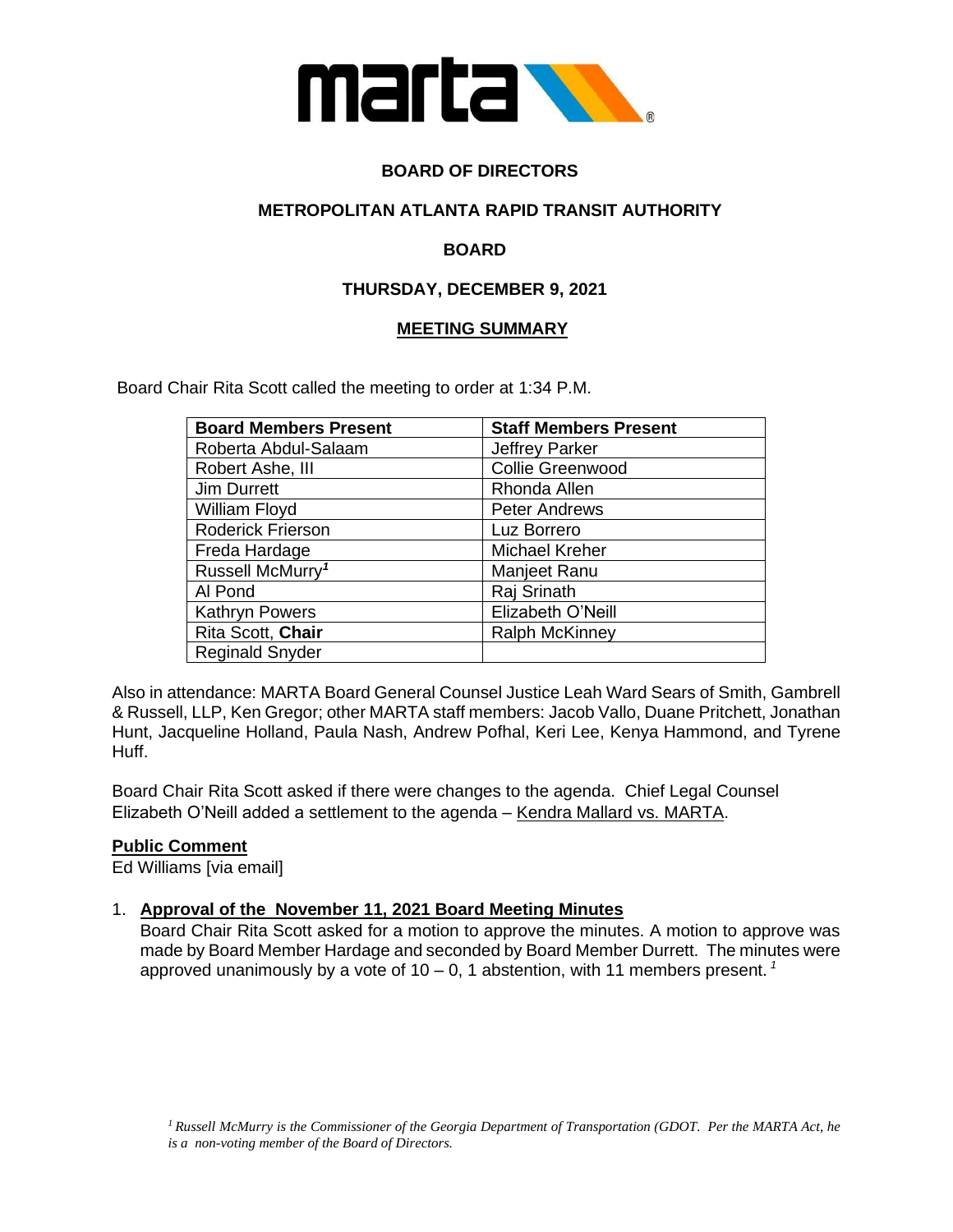2. Resolution Authorizing the Issuance, Sale, Execution and Delivery of MARTA Sales Tax Revenue Bonds, Federally Taxable Refunding Series 2021D (Green Bonds) and Tax-Exempt Refunding Series 2021 E-1 and E-2 (Green Bonds)

Board Chair Scott asked for a motion to approve the resolution. A motion to approve was made by Board Member Durrett, seconded by Board Member Hardage. The resolution was approved 10 – 0, 1 abstention, with 11 members present. *<sup>1</sup>*

The Board meeting ended at 1:36 P.M. to re-enter Executive Session for real estate and litigation.

Board Chair Rita Scott called the Board meeting to order at 2:22 P.M.

#### **Public Comment**

Dalvin Drummonds [in person]

#### 3. **External Relations Committee Report**

Committee Chair Ashe reported that the Committee met on Friday, November 19, 2021 and received the following briefings:

- a. 2022 State Legislative Preview
- b. Media Impressions for July October 2021

#### 4. **Audit Committee Report**

Committee Chair Hardage reported that the Committee met on Friday, November 19, 2021 and received the following briefings:

- a. MARTA Annual External Financial Audit for FY21
- b. Internal Audit Activity

#### 5. **Planning and Capital Programs Committee Report**

Committee Chair Pond reported that the Committee met on Thursday, November 18, 2021 and approved the following resolutions:

- a. Resolution of the MARTA Board of Directors Authorizing the General Manager/Chief Executive Officer to Enter into an Intergovernmental Agreement (IGA) with the Atlanta-Region Transit Link Authority (ATL) for a Planning Study for a Potential Top End I-285 Bus Rapid Transit Project
- b. Resolution of the MARTA Board of Directors Authorizing the General Manager/Chief Executive Officer to enter into a Memorandum of Understanding (MOU) with the Atlanta-Region Transit Link Authority (ATL), Cobb County, Gwinnett County, the Georgia Department of Transportation and the Atlanta Regional Commission to Set Forth the Terms of Funding and Collaboration for a Planning Study for a Potential Top End I-285 Bus Rapid Transit Project
- c. Resolution Approving Clayton/Southlake Bus Rapid Transit Project Locally Preferred Alternative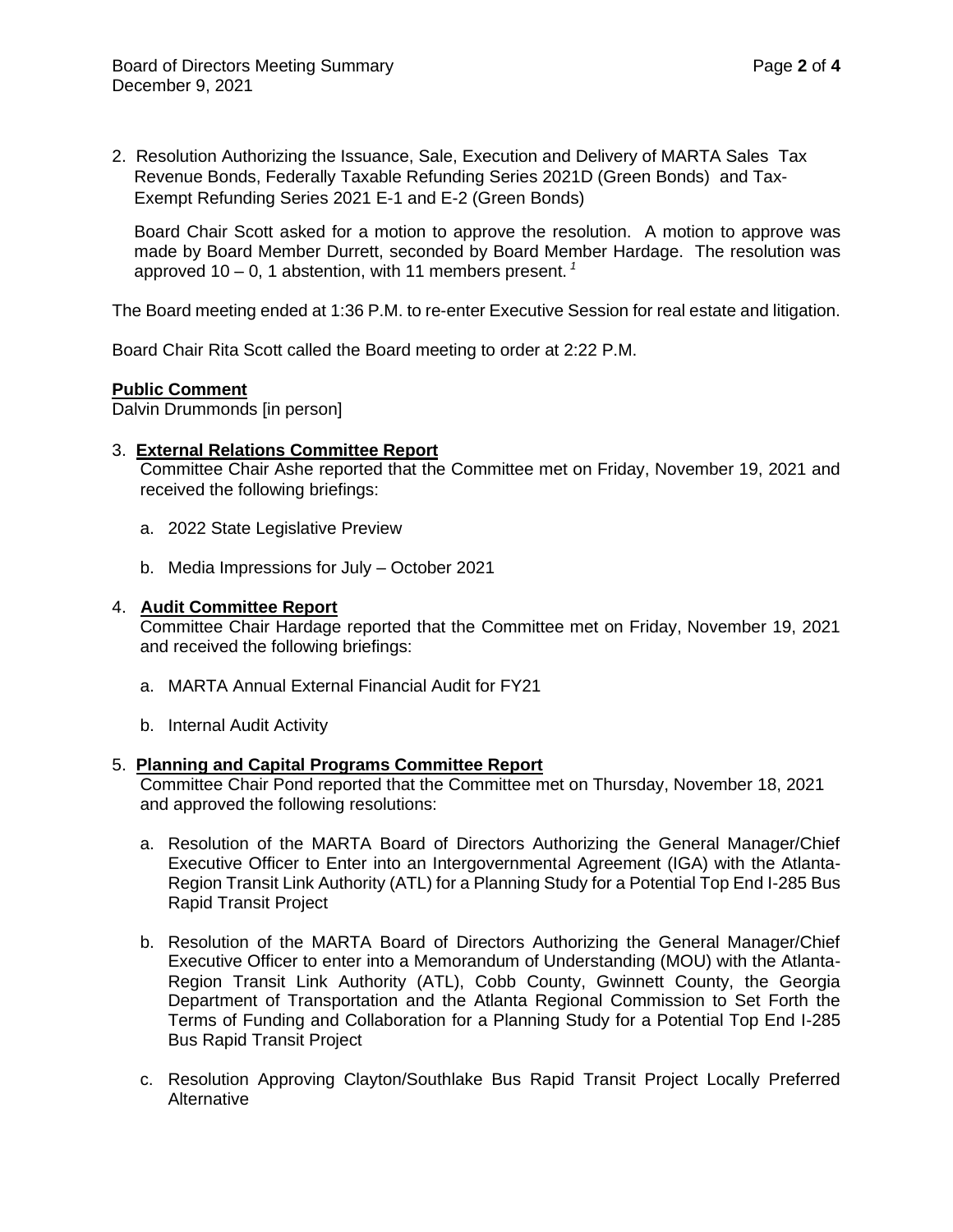Committee Chair Pond requested approval of the resolutions, seconded by Board Member Durrett. The resolutions were approved unanimously by a vote of  $10 - 0$ , 1 abstention, with 11 members present. *<sup>1</sup>*

#### 6. **Operations & Safety Committee Report**

Committee Vice-Chair Abdul-Salaam reported that the Committee met on Thursday, November 18, 2021 and approved the following resolution:

a. Resolution Authorizing the Award of a Contract for the Procurement of Removal and Disposal of Industrial Wastewater and Sludge from Various MARTA Facilities, IFB B48661

Committee Vice-Chair Abdul-Salaam requested approval of the resolution. The resolution was approved unanimously by a vote of  $10 - 0$ , 1 abstention, with 11 members present.<sup>1</sup>

Committee Vice-Chair Abdul-Salaam reported that the Committee received the following briefing:

b. Demand Response Pilot

#### 7. **Business Management Committee Report**

Committee Chair Frierson reported that the Committee met on Thursday, November 18, 2021 and approved the following resolutions:

- a. Resolution Authorizing the Renewal of MARTA's Excess Property and Liability Insurance Programs for 2022
- b. Resolution Authorizing the Award of Armed Security Guard Coverage for Revenue Operations, IFB B48759
- c. Resolution Authorizing the Award of a Contract for Authority-Wide Voice, Internet and Data Telecommunications Services, RFPP P49945
- d. Resolution Authorizing a Contract for the Procurement of WI-FI Data Telecommunication Services for MARTA Buses, Rail Cars and Other Equipment, RFPP P49944
- e. Resolution to Modify Microsoft License Enterprise Agreement, B48124
- f. Resolution Authorizing a Cost-of-Living Adjustment (COLA) for the Retirees and DROP Participants of the MARTA Non-Represented Pension Plan
- g. Resolution Authorizing the Award of a Contract for Full Line Banking, RFP P46375

Committee Chair Frierson requested approval of the resolutions, seconded by Board Member Durrett. The resolutions were approved unanimously by a vote of  $10 - 0$ , 1 abstention, with 11 members present. *<sup>1</sup>*

Committee Chair Frierson reported that the Committee received the following briefings:

h. Green Bond Refunding - Bond Series 2021D, E-1, E-2